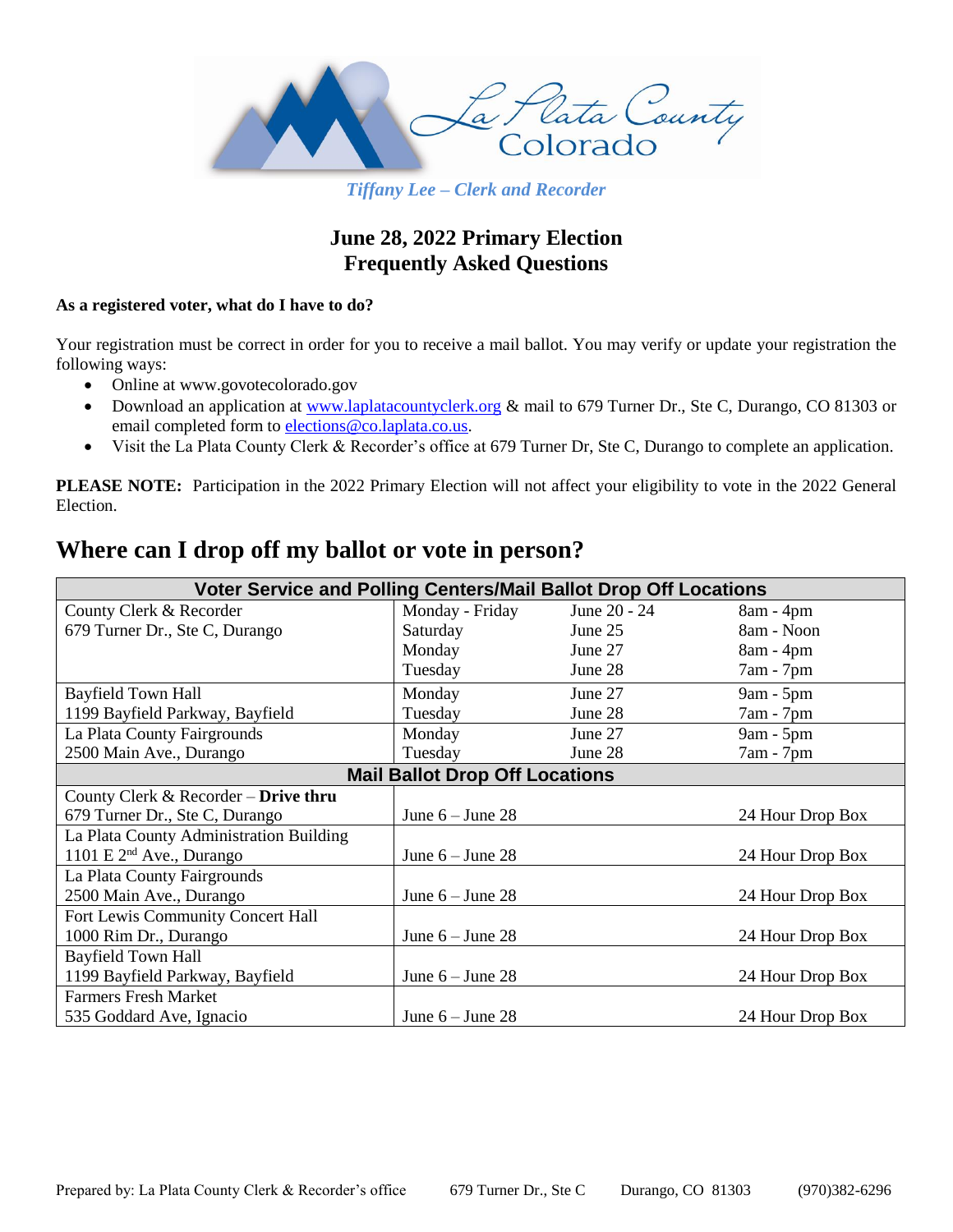# **Are you affiliated with the Democratic or Republican Party?**

Yes, then a mail ballot packet will automatically be sent to you. If you are registered with a political party the last day to change or withdraw an affiliation is June 6.

#### **Are you an unaffiliated voter?**

Yes, then a mail ballot packet containing a Democratic and Republican Party ballot will automatically be sent to you. You may only vote **one** of the party ballots. **Do not return both ballots.** Your party affiliation will remain as unaffiliated.

#### **When are the ballots mailed to the voters?**

Ballots will be mailed the week of June 6<sup>th</sup>.

# **What if my ballot doesn't come?**

If you have not received your ballot within a week after they are mailed, call the County Clerk's office at 970-382-6296. They will check that your voter registration is current. If it is, they will mail you a replacement ballot.

#### **What if I have moved and have not updated my registration?**

You may submit a paper voter registration to the County Clerk's office or update your registration online at www.govotecolorado.gov until June 20 to receive a ballot by mail or go to a Voter Service and Polling Center to update your registration and obtain a ballot through Election Day.

#### **I will be out of town when the ballots are mailed. How do I get a ballot?**

Ballots are available on May 16 in the County Clerk's office or you may complete [a Voter Registration Application](http://www.sos.state.co.us/pubs/elections/vote/VoterRegFormEnglish.pdf) to have the ballot mailed to you at the out of area location.

# **What if I do not vote on all the candidates?**

If you do not vote on all the candidates your ballot will still be counted for all voted races.

#### **What if I make a mistake, damage or lose my ballot?**

You may call the County Clerk's office and request a replacement ballot. One will be mailed to you provided the request is received no later than June 20. Otherwise, you may request a replacement ballot in person at a Voter Service and Polling Center location until 7:00pm on Election Day, June 28.

Your ballot has been cast as soon as you deposit it in the mailbox or at a drop site. After that, you cannot receive a replacement ballot.

#### **Do I have to return my ballot by mail?**

No, you have the choice of mailing your ballot or returning it to any designated ballot drop site or voter service and polling center location.

#### **How much postage is required to mail my ballot back?**

Your voted ballot can be returned with a standard first class stamp. If you return the ballot to any designated ballot drop site or voter service and polling center location no postage is necessary.

# **Can I mail multiple ballots in one return envelope?**

No, only one ballot may be returned per signature envelope.

#### **When must the voted ballot be returned?**

The voted ballot must be *received* in any La Plata County designated dropsite location by 7:00 p.m. on election night. *POSTMARKS DO NOT COUNT.*

#### **How do I know you received my ballot?**

To verify that your ballot was received by the County Clerk's Office, please call 970-382-6296 or visit www.GoVoteColorado.gov.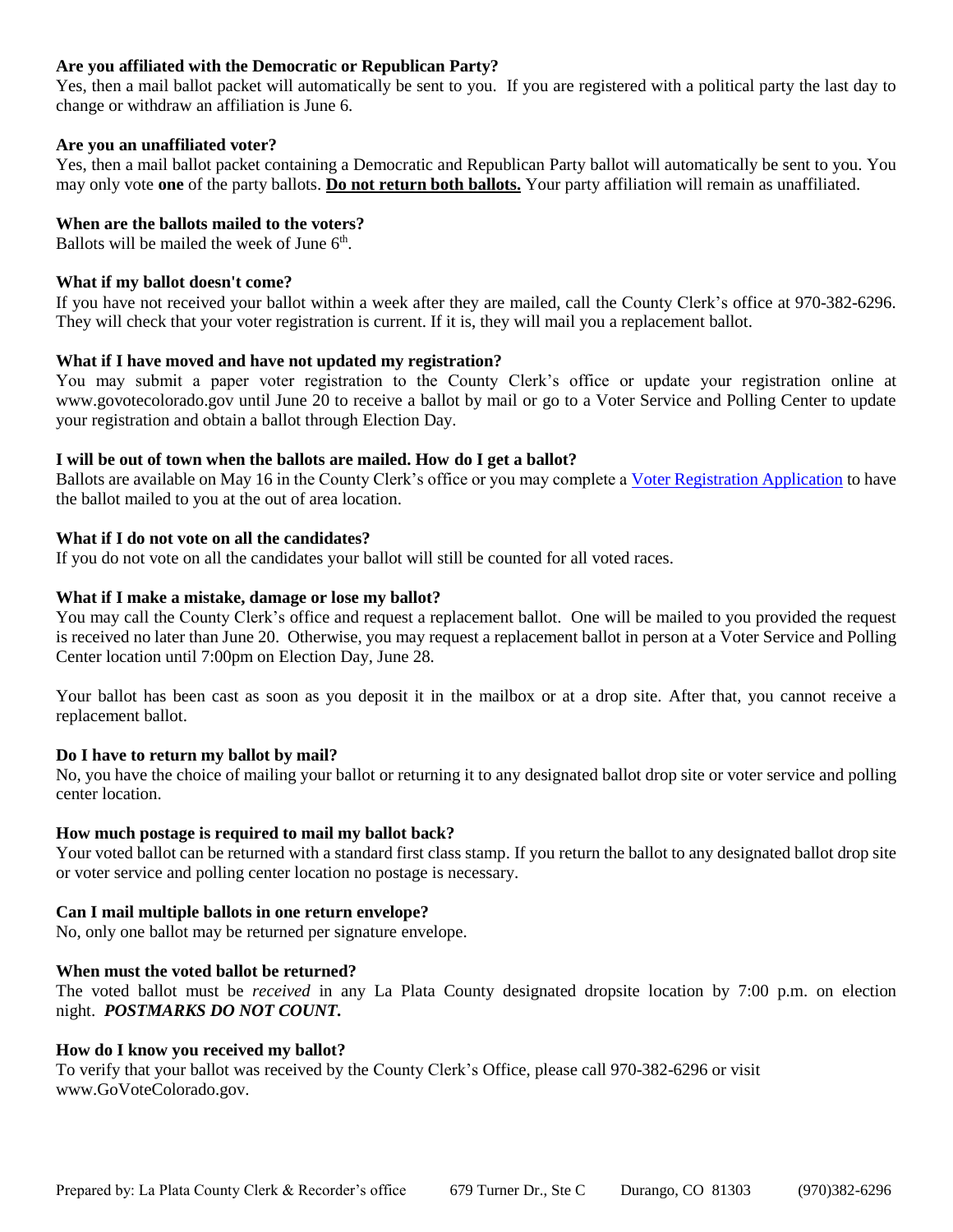# **What if I did not sign my return envelope?**

The County Clerk's office will contact you in writing to have you come into the office to sign your envelope. You have until July 6 to sign your ballot in order for your vote to be counted.

# **Can I sign someone else's ballot?**

No one can sign the return envelope on behalf of another voter, even if there is a power of attorney in place.

#### **What if my signature has changed?**

Complete a new voter registration form and submit it to the County Clerk's Office.

# **Are ADA accessible voting machines available?**

Yes, ADA accessible voting machines are available for use at all Voter Service and Polling Centers.

#### **Can the public watch the election process?**

Yes, all steps of the process are open to observation by the public.

#### **Can anyone find out how I've voted once I mail my ballot?**

No, all ballots are separated from the return envelope before the ballots are inspected. This process ensures confidentiality.

#### **When will election results be known?**

No results can be announced until after 7:00 p.m. on election night.

#### **Where may I obtain election results?**

Election results are available online at [www.laplatacountyclerk.org](http://www.laplatacountyclerk.org/) or in the County Clerk's office at 679 Turner Dr, Ste C.

#### **What if I have more questions?**

Call the La Plata County Clerk's office at 970-382-6296.

# **You may sign up to track your ballot at [www.laplatavotes.com.](http://www.laplatavotes.com/)**